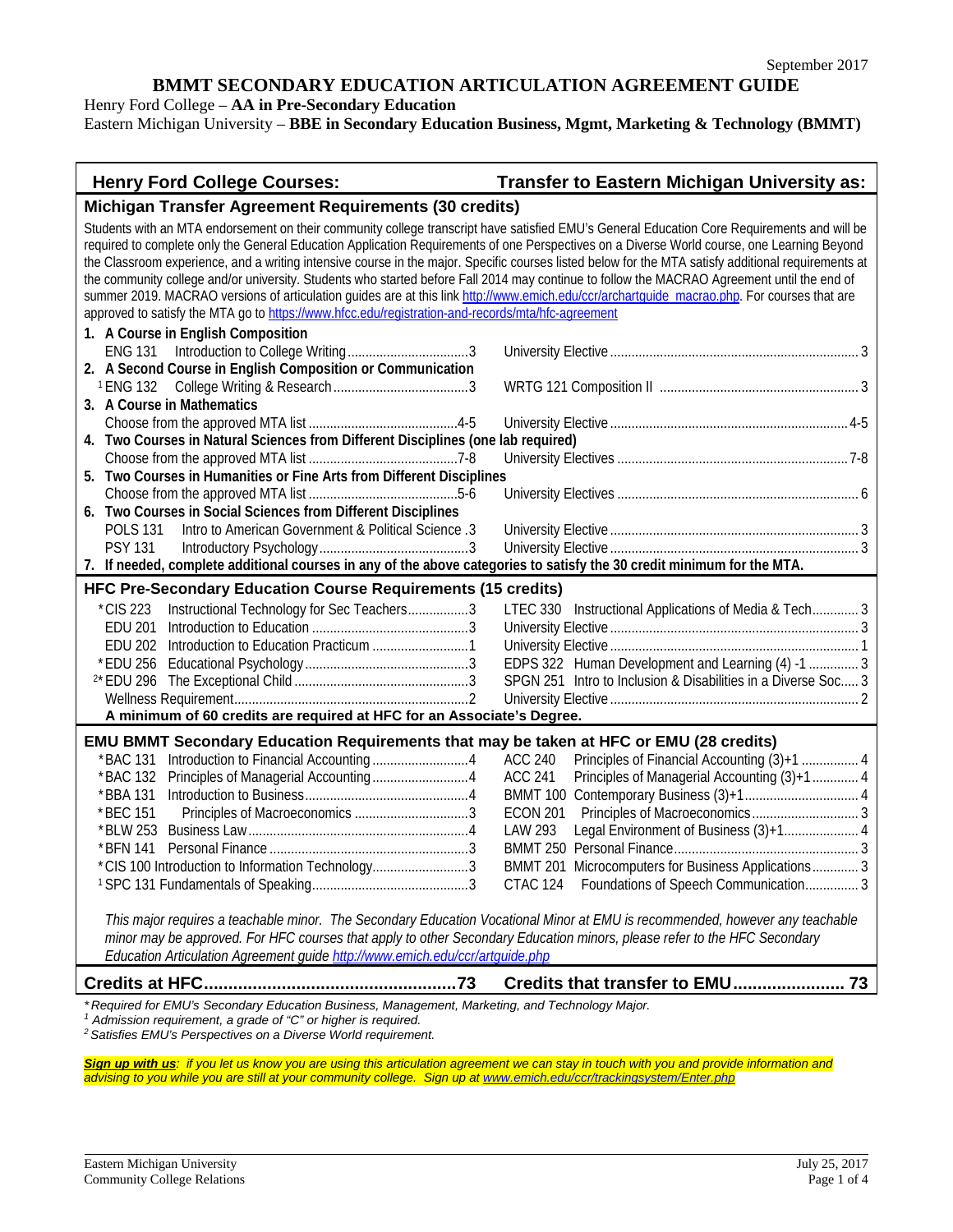Henry Ford College – **AA in Pre-Secondary Education** Eastern Michigan University – **BBE in Secondary Education Business, Mgmt, Marketing & Technology (BMMT)**

## **Secondary Education - Business, Mgmt, Marketing, &Technology Major at EMU**

### **Teacher Certification**

Successful completion of this course of study, in the context of other program requirements, qualifies the student for recommendation for the Michigan Department of Education Secondary Provisional Certificate endorsed in Business, Management, Marketing and Technology, certification code GQ. The Michigan Test for Teacher Certification (MTTC) covering this field is #098, "Business, Management, Marketing and Technology." In addition, upon meeting the requirements according to the current Michigan State Plan, it leads to a vocational endorsement.

#### **Admission to Phase I of the Initial Teacher Preparation Program**

Admission to the teacher preparation program is not automatic and is a two-phase process. Only those persons who have formally applied are considered for admission. Not all persons who apply become eligible for admission

*Students must meet all of the following requirements*

- Transferred 56 credits with a cumulative 3.0 GPA from all previous institutions. Students who do not meet this requirement must complete at least 12 credits at EMU to establish an overall GPA of 2.5 and a GPA of 2.5 in the major.
- A grade of "C" or higher in the following courses (if taken): [WRTG 121](http://catalog.emich.edu/preview_program.php?catoid=23&poid=10874&returnto=4689#tt9787) (or [ENGL 121\)](http://catalog.emich.edu/preview_program.php?catoid=23&poid=10874&returnto=4689#tt3586), [CTAC 124,](http://catalog.emich.edu/preview_program.php?catoid=23&poid=10874&returnto=4689#tt4360) [Quantitative Reasoning | GEQR,](http://catalog.emich.edu/preview_program.php?catoid=23&poid=11120) One Lab Science, and all of the professional education sequence courses
- Official scores from the general SAT (If taken after March 1, 2016) with either a math minimum sub-score of 530 or Evidenced-Based Reading and Writing minimum sub-score of 480. Scores from the MTTC Basic Skills Test, Professional Readiness Exam, ACT, or Michigan Merrit Exam may be used as well. *See an advisor for details.*
- ICHAT criminal background check, and Statement of Civil/Criminal Convictions. If you answered yes to any of the civil/criminal conviction questions on the application, see the advisor for what you will need to provide:
- Attendance at Group Advising Session required.

### **Admission to Initial Teacher Preparation Program Candidacy:**

Students must meet all of the above requirements and complete Phase I before starting Phase II

• A Dispositions Review from [BMMT 363](http://catalog.emich.edu/preview_program.php?catoid=23&poid=10874&returnto=4689#tt7830) and [BMMT 360](http://catalog.emich.edu/preview_program.php?catoid=23&poid=10874&returnto=4689#tt5630) will be completed in LiveText. Students will be responsible for saving this as a PDF and uploading the file with their iChat form when applying to the ITTP.

#### **Vocational Endorsement Requirements:**

Students are eligible for endorsement in Vocational Business (VB) and Vocational Marketing (VM), only after completing the required work experience. Hours must be recent, relevant and of appropriate duration. With approved work experience, a person may receive vocational endorsements in both areas, however hours only applied once.

**The BMMT Program coordinator is responsible for verification, using designated documents (i.e. personal records, tax documents, Social Security records, etc.). Only work experience completed within 6 years of endorsement will count towards this requirement.** Students meet this requirement through one of the following options:

- *Option I:* 4,000 hours total (2 years) (evidence required)
- *Option II:* 2,000 hours total + one semester EMU co-op course work
- *Option III:* 3,000 hours total + MOCAC Test (qualifies for 1,000)

| <b>BMMT Major Requirements</b>                               | (23 credits) |
|--------------------------------------------------------------|--------------|
| Required Course (2 credits)                                  |              |
|                                                              |              |
| Management Core (3 credits)                                  |              |
|                                                              |              |
| MGMT 384 Human Resource Management (3)                       |              |
| MGMT 386 Organizational Behavior and Theory (3)              |              |
| MGMT 388 Introduction to Entrepreneurship (3)                |              |
| TM 212 The Management of Technological Change (3)            |              |
| Marketing Core (9 credits)                                   |              |
|                                                              |              |
| MKTG 360 Principles of Marketing (3)                         |              |
| MKTG 510 Marketing Management (3)                            |              |
|                                                              |              |
| MKTG 261 Contemporary Selling (3)                            |              |
| MKTG 363 Retailing (3)                                       |              |
| MKTG 368W Marketing Strategy (3)                             |              |
| MKTG 369 Advertising (3)                                     |              |
| MKTG 374 Business to Business Marketing (3)                  |              |
| MKTG 461 Sales Management (3)                                |              |
| Any other pre-approved Marketing course not listed above (3) |              |
|                                                              |              |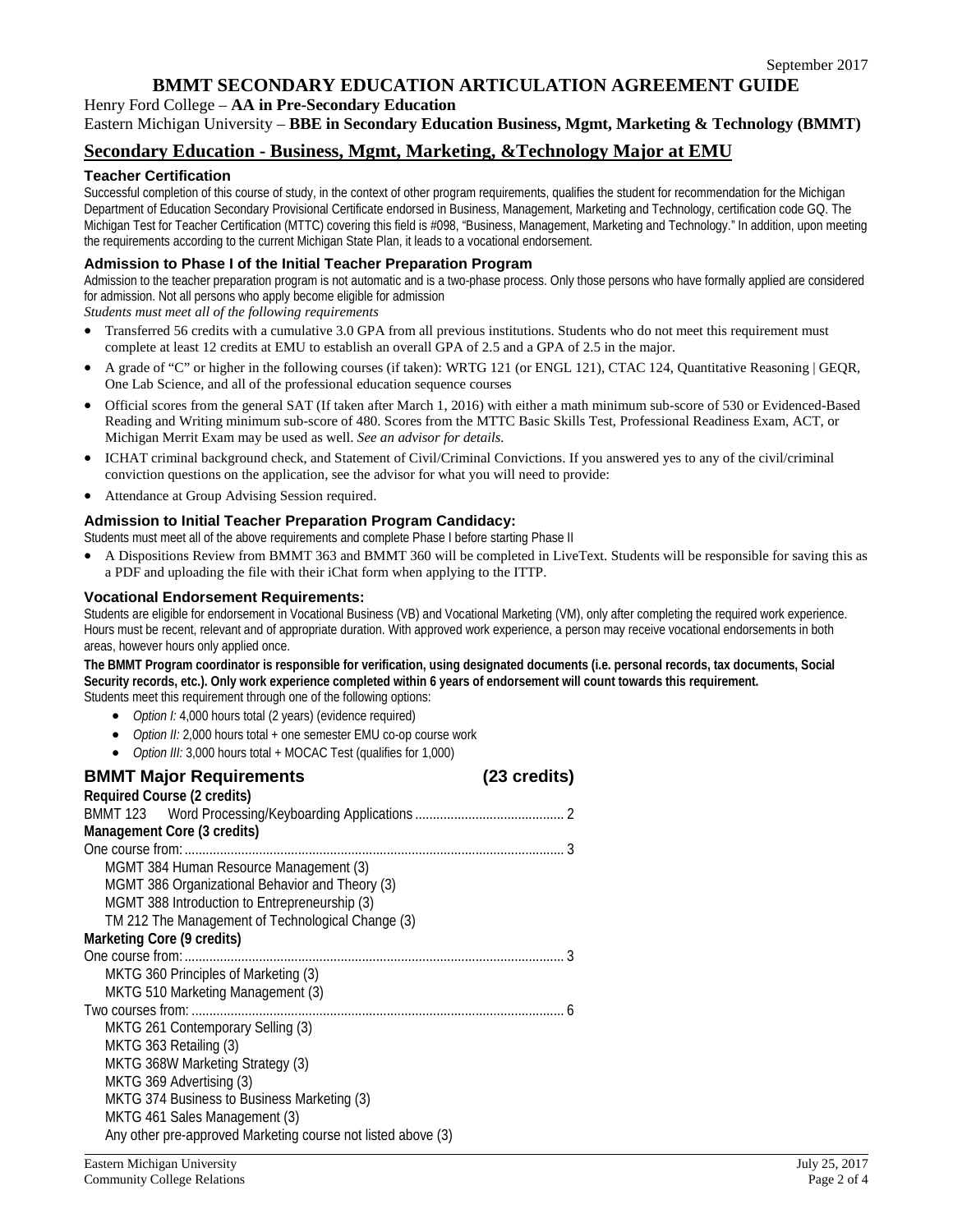Henry Ford College – **AA in Pre-Secondary Education**

Eastern Michigan University – **BBE in Secondary Education Business, Mgmt, Marketing & Technology (BMMT)**

| Information Technology Core (9 credits)                                                                                                                                                                                                |                                                                                                                                                                                                                                      |  |
|----------------------------------------------------------------------------------------------------------------------------------------------------------------------------------------------------------------------------------------|--------------------------------------------------------------------------------------------------------------------------------------------------------------------------------------------------------------------------------------|--|
| BMMT 321 Digital Tools: Communication (3)<br>BMMT 496 Records Administration Using Database (3)<br>CMT 421 Web Publishing Technology (3)<br>Any other pre-approved Information or Communication Technology course not listed above (3) |                                                                                                                                                                                                                                      |  |
| Professional Secondary Education Sequence (33 credits)                                                                                                                                                                                 |                                                                                                                                                                                                                                      |  |
| Pre-Admission Phase (3 credits)                                                                                                                                                                                                        |                                                                                                                                                                                                                                      |  |
|                                                                                                                                                                                                                                        |                                                                                                                                                                                                                                      |  |
| Phase I Courses (12 credits)                                                                                                                                                                                                           |                                                                                                                                                                                                                                      |  |
| Phase II Courses (9 credits)                                                                                                                                                                                                           | Completion of Phase I and formal admission to Initial Teacher Preparation Program Candidacy is required to begin Phase II.                                                                                                           |  |
| Phase III Capstone Experience (9 credits)<br>Completion of Phase II and 100 pre-student teaching hours is required to begin this phase                                                                                                 |                                                                                                                                                                                                                                      |  |
|                                                                                                                                                                                                                                        | <u>Misso Decuisement material in the state of the state of the state of the state of the state of the state of the state of the state of the state of the state of the state of the state of the state of the state of the state</u> |  |

**Minor Requirement:** The Secondary Education Vocational Technical Minor is recommended, although any teachable minor may be completed. See the catalog for other approved teachable minors.

# **Secondary Education Vocational Technical Endorsement Minor (Recommended)**

#### **Teacher Certification**

Successful completion of this program, in the context of other program requirements, qualifies the student for recommendation for the Michigan Department of Education Secondary Provisional Certificate, endorsed in Vocational Technical, certification code VT. The student also qualifies for the Interim Occupational Certificate.

#### **Required Work Experience:**

**Work** (within last 5 years)

- Option I: 4,000 hours total (2 years)
- Option II: 2,000 hours total + one semester EMU co-op course work, + MOCAC/NOCTI test

## **Minor Requirements: 24 hours**

#### **Required Courses: 6 hours**

- BMMT 200 Principles of Career and Technical Education 3 hrs
- BMMT 363 Curriculum for Career and Technical Education 3 hrs

#### **Concentration: 18 hours**

Select a concentration from the following: (Courses used towards the concentration must be approved by the advisor. A minimum of Six *credit hours at the 300/400 level, in the minor is required )*

Aeronautics/Aviation/Aerospace Science and Technology (49.0101), Automotive Technician Concentration (47.0604), Computer Programming/Programmer (11.0201), Computer Systems and Networking and Telecommunications (11.0901), Collision Repair Technician Concentration (47.0603), Construction Trades Concentration (46.0000), Cooking and Related Culinary Arts (12.0500), Digital Media and Information Resources Design (11.0801), Drafting and Design Concentration (15.1301), Electrical/Electronics Concentration (47.0101), Engineering and Technology Concentration (15.0000), Graphics/Visual Communications Concentration (10.0301), Lineworker (46.0303, Machine Tool Operation Concentration (48.0501), Medium/Heavy Truck Technician Concentration (47.0613), Radio & TV Broadcasting Concentration (10.0202), Welding, Braising, and Soldering Concentration (48.0508)